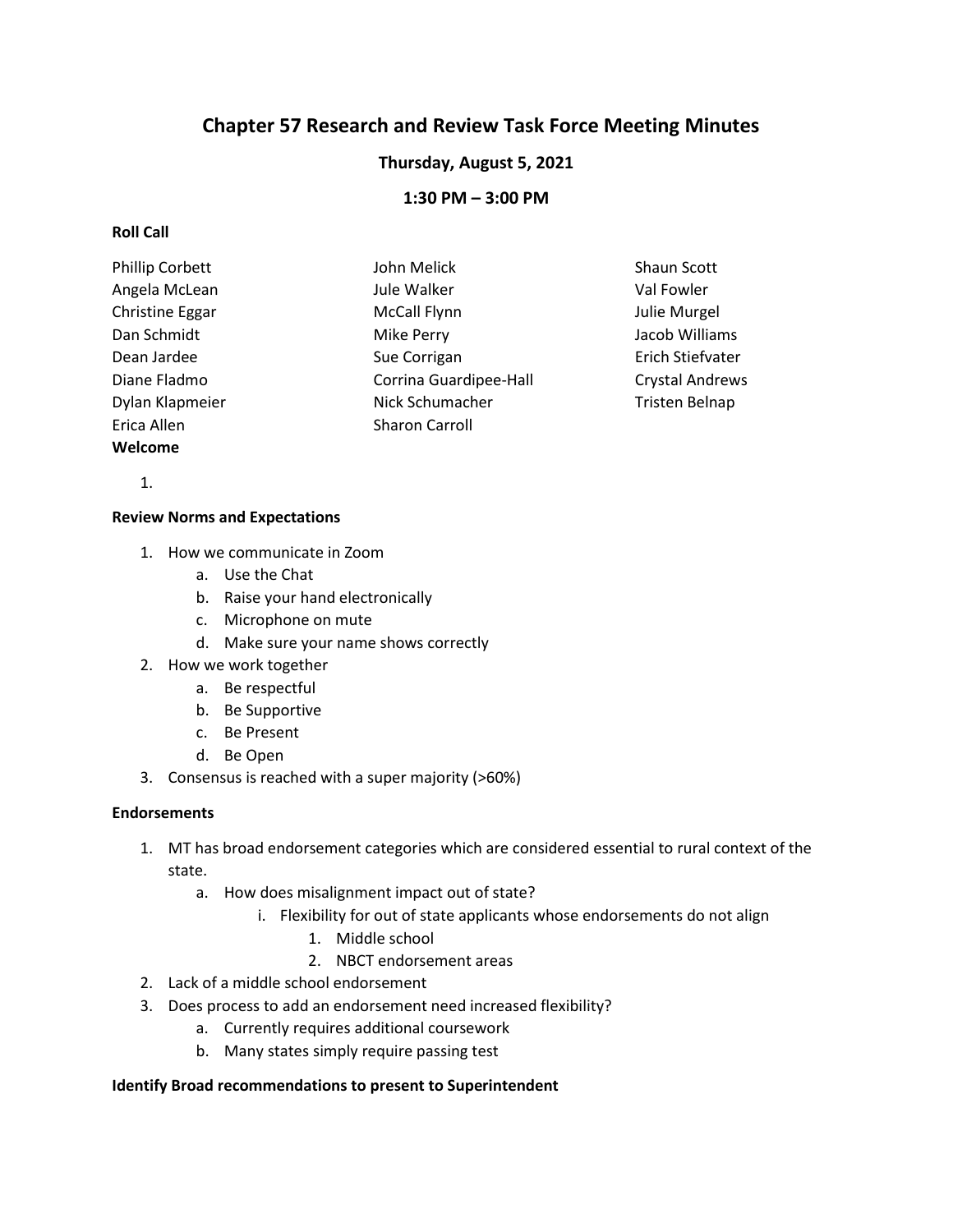- 1. Emerging recommendations
	- a. Counselor to administrator pathway
		- i. Re-open pathway to Montana administrative licensure for school counselors (vote passed July  $8<sup>th</sup>$ )
			- 1. Recommended revisions to ARM
	- b. Out of state teachers
		- i. Review 6 credit hours requirement: provide guidance on acceptable courses, explore flexibility and alternatives for how those credits can be earned
			- 1. HUB
			- 2. Align renewal credit policies
		- ii. Review 5-year experience requirement for applicants from alternative programs and consider reducing to 3 years to align with chapter
		- iii. Remove PRAXIS requirement for out of state applicants who have previously obtained a license
		- iv. Increase reciprocity flexibility for military spouses
	- c. In-state teachers
		- i. PREAXIS requirement for initial license?
			- 1. Keep or remove?
	- d. Endorsements
		- i. TBD
- 2. Opportunity to provide the first license
	- a. Allow applicants to teach in MT while requiring the applicant to work with the District or EPP that they have
		- i. Possibly 2 years of mentorship
	- b. A Tiered structural license
	- c. Possibly opportunity to tie in military spouses
- 3. There are studies that exist that do not show a corilation between a PRAXIS score and teacher effectiveness.
- 4. Should the focus be on applicants from out of state that already have experience?
	- a. Focusing attention on in-state teachers that need to take the PRAXIS exam may not be what the TF should be focusing on?
		- i. The discussion from the previous meeting created clarity around Out-of-state PRAXIS exams and their reciprocity
		- ii. There was less clarity around the instate requirements in the TF
- 5. What is the effectiveness of the PRAXIS, especially focusing on Native American candidates
	- a. Are there studies that show if the PRAXIS is a barrier for these applicants?
		- i. Pass rate data has been requested from PRAXIS
		- ii. NAE has conducted a study
			- 1. Shows the pass rate for minority groups
- 6. PRAXIS Discussion
	- a. Does the PRAXIS requirement suggestion for initial licensure have a place for both in ARM and in EPP?
		- i. Where is the PRAXIS currently in EPP?
			- 1. EPP incorporates PRAXIS via the MAC system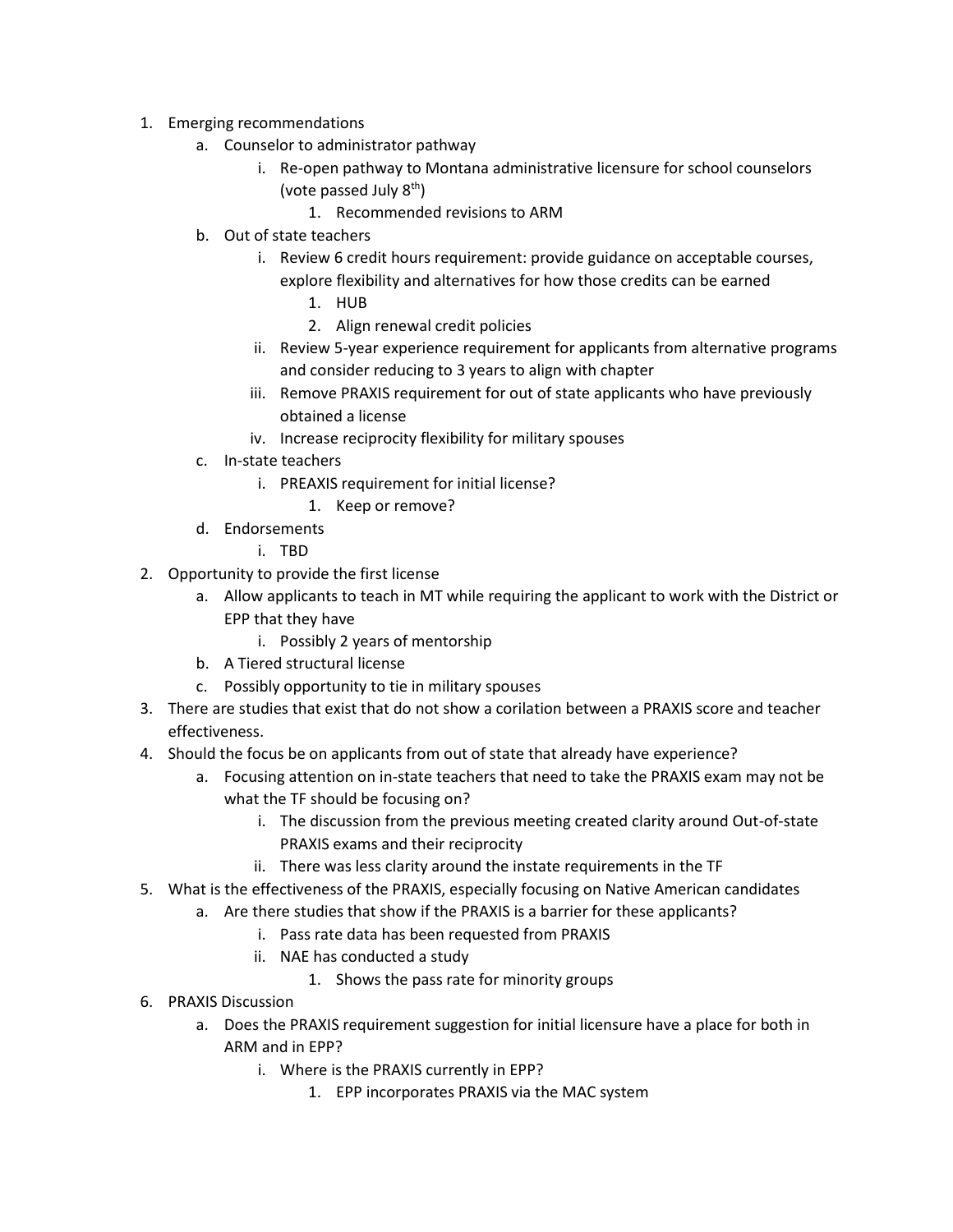- a. MAC has requirements in:
	- i. PRAXIS
	- ii. GPA
	- iii. Scores given during student teaching
- 2. EPP's do not require the PRAXIS to gain a degree.
	- a. The PRAXIS is a requirement of the state to obtain licensure.
- b. Out of state applicants must take the PRAXIS to be licensed in MT
	- i. This is a separate requirement than in state applicants
	- ii. Passing scores are the same for in state and out of State
- c. University Recommendations
	- i. To get Class 5A provisional license
		- 1. All applicant requirements are met exept a passing PRAXIS score
		- 2. The university supplies a recommendation that the applicant met the requirements for the endorsement program.
- d. If an applicant is coming from out of State:
	- i. If they have an active license the applicant has already completed
		- 1. That states requirements
		- 2. Possibly a test like the PRAXIS
			- a. 41 states currently require the PRAXIS exam to gain licensure
				- i. Is it redundant for MT to require the PRAXIS to be taken again if moving into our state?
- 7. Tiered licensure discussion
	- a. To create more stable and long term situations in more areas of the state.
		- i. Bring in out of state applicatns
			- 1. Place the applicant in a rural area with a possible contract stating that if they stay for an agreed amount of time they can receive full licensure.
				- a. This will give MT the ability to help support and mentor the applicant in the community and hopefully create a more long term and stable situation.
	- b. How can we open opportunity for out of state applicants to come into the state without giving support to the schools that especially need help getting teachers.
		- i. Some kind of incentive to entice teachers and enable them to succeed
	- c. What are the cases that some sort of support would be needed?
- 8. If an applicant:
	- a. Has an expired license
		- i. Suggestion to have the applicant complete six credit hours to gain licensure
	- b. Has less than 3 years of experience
		- i. Suggestion is to reduce the experience requirement from five years to three years.
- 9. Does the TF suggest the PRAXIS to be removed for only out of state applicants?
	- a. Should the PRAXIS be removed for ALL applicants?
		- i. If the applicant has a current license
			- 1. TF recommended the requirement to take the PRAXIS away
			- ii. If the applicant does not have a license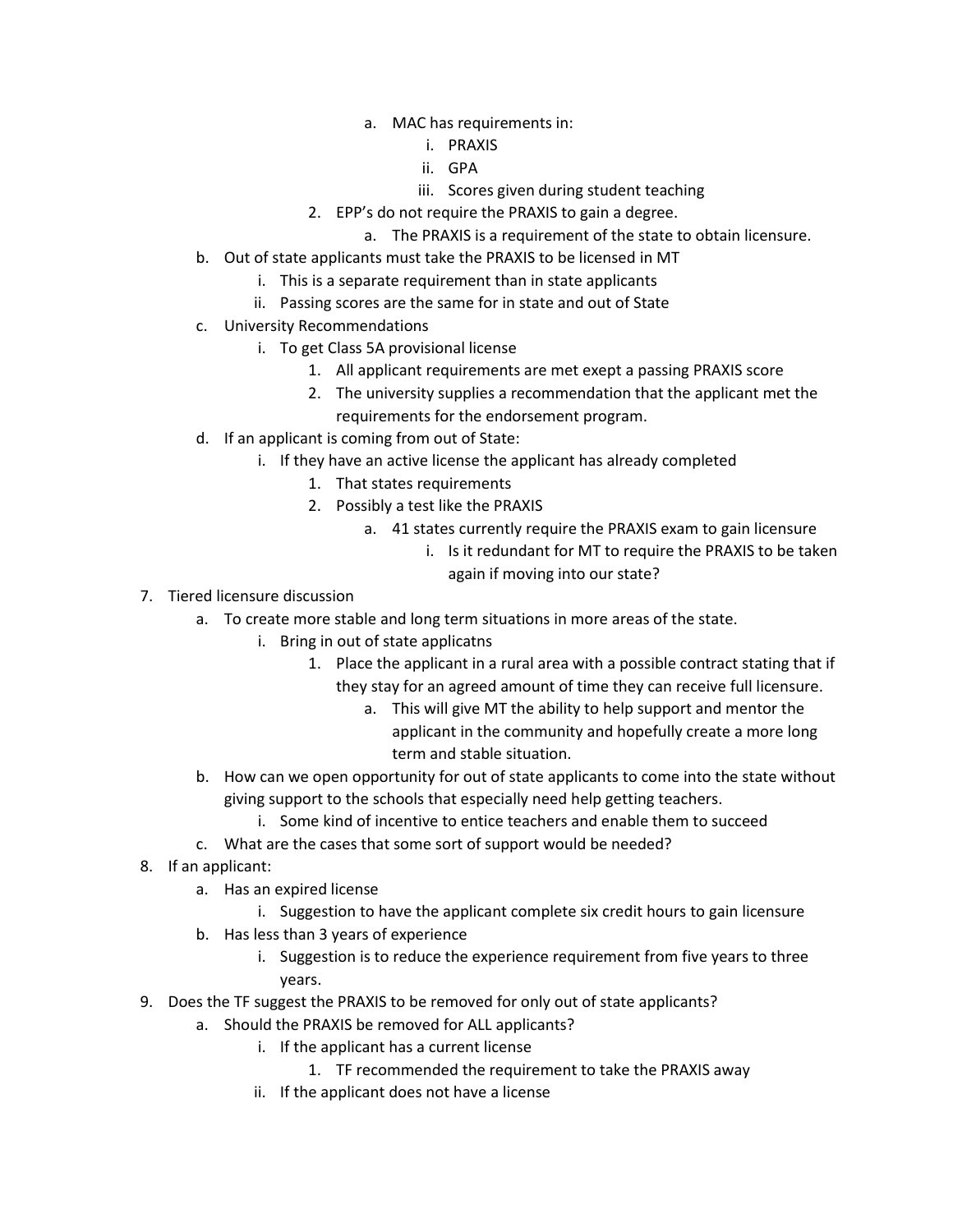- 1. The TF needs to have a discussion around what this would look like.
	- a. Possibly look into "if, then" scenarios
- 10. The tiered licensure system is currently already implemented in MT ARM
	- a. Providing support in rural support is often promised but rarely delivered.
		- i. Come up with realistic supports that can actually be accomplished in rural MT
- 11. The process of ARM until a license is produced is a licensure function
	- a. After the license is produced a couple of categories
		- i. Initial License
			- 1. Certified to teach in any area
			- 2. What are the different pathways someone can show they are competent to become licensed.
		- ii. Keeping license active or Ongoing renewal
			- 1. What does someone need to show to keep their license active?
		- iii. Enhance license
			- 1. Provisional to standard
			- 2. Standard to Professional
			- 3. What does someone need to show to enhance their license?
	- b. Mentorship as a pathway?
		- i. Mentorship with experience?
			- 1. To get you initial license, maintain your license, then enhance your license.
- 12. In rural schools
	- a. Teacher retention is a huge problem
	- b. Not just getting teachers to the school itself
- 13. The TF had spoken about a flowchart earlyon
	- a. Would it be possible to evaluate and analyze the current processes
		- i. What do potential teachers currently need to achieve to complete licensure?
			- 1. What would the TF like to have changed in that process to create less friction?
- 14. Quality teachers with some flexibility
	- a. Districts ultimately would like to have promises given and followed through
		- i. Especially rural districts.
			- 1. Providing requirements around tiered licensure
				- a. Providing steps to quality
				- b. Making it feasible for Montana
				- c. Seeing the follow through happen
- 15. The PRAXIS is a challenge for rural districts
	- a. Is it a barrier for them to even get to licensure
	- b. Is it a barrier for them within a provisional 5A as well?
		- i. Both barriers are currently barriers in rural districts
			- 1. Some very good teachers are unable to pass the PRAXIS
				- a. What a good teachers does in the Classroom
					- i. Engaging students
					- ii. Helping and encouraging them to learn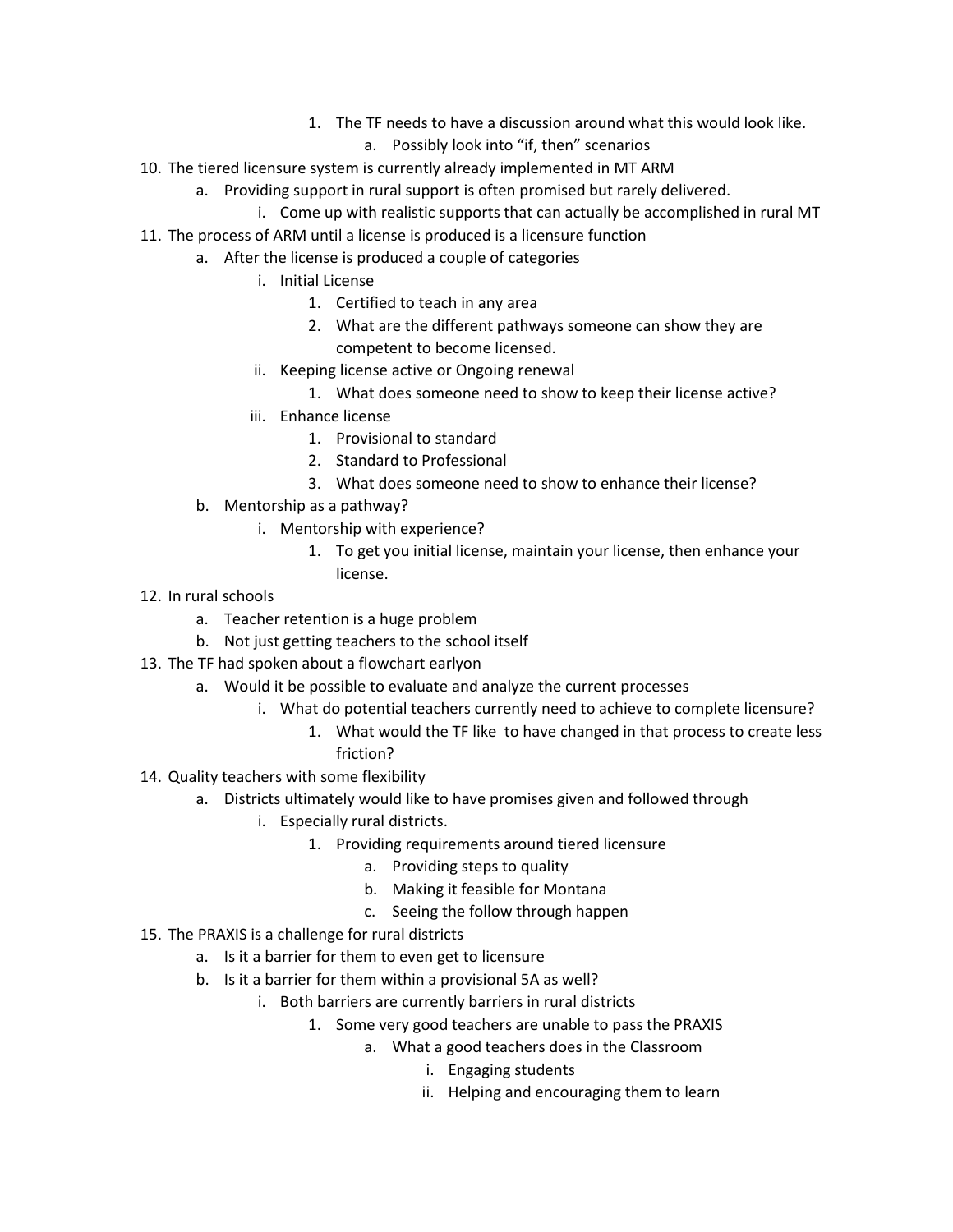- 1. All more important than passing the PRAXIS
- 16. TF would like to continuing looking at licensure pathways
- 17. Why is the TF discussing different pathways between in state and out of state
	- a. Creating a different pathway for the two creates more barriers and more work for licensure
		- i. Too many categories
			- 1. Initial vs experienced
			- 2. Out of state vs in state
			- 3. Traditional vs alternative
	- b. The TF needs to create criteria to demonstrate competency
		- i. Should be regardless of the categories
	- c. Then create the pathways to
- 18. Take away in state vs out of state and make a licensure pathway
	- a. Will eliminate red tape and create a more simplified process
- 19. Local Control can look very different in every district
	- a. If local control was perfect
		- i. Every district would not be having the difficulties they are currently experiencing
	- b. The State licensing beurow should be in charge of making sure quality candidates are entering the state.
- 20. The State is currently doing their best to process provide quality candidates
	- a. The State licensure department does not have the goal to handout licenses to fill bodies in classrooms
		- i. There should be a mixture to enable applicants a pathway to be qualified to teach.
			- 1. Emergency authorizations are common
				- a. Especially in areas of the state they shouldn't necessarily be short staffed
	- b. Licensure is only one variable in a large difficult equation
		- i. Teacher shortage cannot be solved solely through ARM
- 21. The goal of the TF is to provide maximum flexibility in vetting and licensure
	- a. While also providing prepared and qualified candidates
- 22. Perhaps the TF could recommend that the licensure department be fully funded and staffed
	- a. There are a lot of licenses being sent to the department with small staff.
	- b. It is difficult for their team to process that high work volume and limited resources.
- 23. Regardless of the staffing at the OPI, there are qualified applicants that are having difficulty becoming licensed in the state due to the process.
- 24. Flowchart available from the OPI for licensure
- Endorsement Discussion
	- 1. MT has broad endorsement categories, which aare considered essential to rural context of the state.
		- a. How does misalignment impact out of state?
			- i. Flexibility for out of state applicants whose endorsements do not